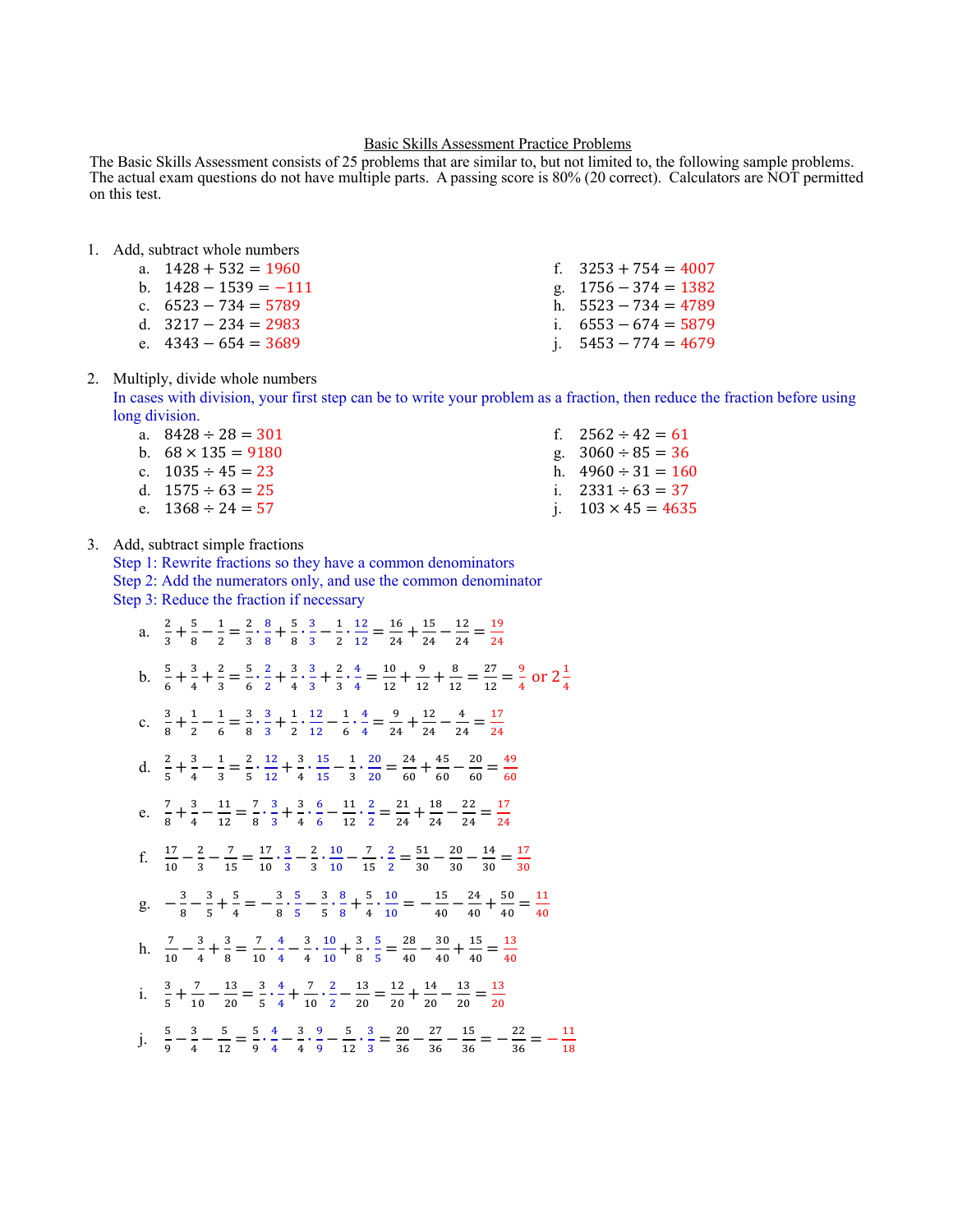4. Add, subtract mixed numbers (leave answer as a mixed number)

The method below is to help avoid using improper fractions with large numerators. It is only one of many ways that you can solve the problem, and many of you can do these with fewer steps.

Step 1: Group whole numbers together and fractional parts together.

Step 2: Add/subtract each group. Add/subtract the fractional part as in practice problem #3 (step not shown below). Step 3: Combine the whole part and the fractional part back together again.

a. 
$$
248\frac{1}{3} + 14\frac{5}{6} = (248 + 14) + (\frac{1}{3} + \frac{5}{6}) = 262 + \frac{7}{6} = 262 + 1\frac{1}{6} = 263\frac{1}{6}
$$
  
\nb.  $114\frac{3}{4} + 205\frac{1}{3} = (114 + 205) + (\frac{3}{4} + \frac{1}{3}) = 319 + \frac{13}{12} = 319 + 1\frac{1}{12} = 320\frac{1}{12}$   
\nc.  $193\frac{1}{3} - 28\frac{1}{2} = (193 - 28) + (\frac{1}{3} - \frac{1}{2}) = 165 + (-\frac{1}{6}) = (164 + 1) + (-\frac{1}{6}) = (164 + \frac{6}{6}) + (-\frac{1}{6}) = 164 + (\frac{6}{6} - \frac{1}{6}) = 164 + \frac{5}{6} = 164\frac{5}{6}$   
\nd.  $413\frac{2}{5} - 117\frac{1}{2} = (413 - 117) + (\frac{2}{5} - \frac{1}{2}) = 296 + (-\frac{1}{10}) = (295 + 1) + (-\frac{1}{10}) = (295 + \frac{10}{10}) + (-\frac{1}{10}) = 295 + (\frac{10}{10} - \frac{1}{10}) = 295 + \frac{9}{10} = 295\frac{9}{10}$   
\ne.  $52\frac{1}{2} - 23\frac{2}{5} = (52 - 23) + (\frac{1}{2} - \frac{2}{5}) = 29 + \frac{1}{10} = 29\frac{1}{10}$   
\nf.  $53\frac{2}{7} - 35\frac{1}{2} = (53 - 35) + (\frac{2}{7} - \frac{1}{2}) = 18 + (-\frac{3}{14}) = (17 + 1) + (-\frac{3}{14}) = (17 + \frac{14}{14}) + (-\frac{3}{14}) = 17 + (\frac{14}{14} - \frac{3}{14}) = 17 + \frac{14}{14} = 17\frac{11}{14}$   
\ng. 

### 5. Add, subtract integers

The procedure is to rewrite without the parentheses and change numbers affected by negatives. Then, add or subtract from left to right.

- a.  $45 + (-34) + (-75) = 45 34 75 = 11 75 = -64$
- b.  $-53 (-32) = -53 + 32 = -21$
- c.  $124 + (-43) 27 = 124 43 27 = 81 27 = 54$
- d.  $-15 + 12 (-73) = -15 + 12 + 73 = -3 + 73 = 70$
- e.  $-23 + (-31) (-73) = -23 31 + 73 = -54 + 73 = 19$
- f.  $-15 + 12 72 = -3 72 = -75$
- g.  $16 34 (-72) = 16 34 + 72 = -18 + 72 = 54$
- h.  $115 12 + (-43) = 115 12 43 = 103 43 = 60$
- i.  $-45 + 15 (-23) = -45 + 15 + 23 = -30 + 23 = -7$
- i.  $-15 + 15 - (-23) = -15 + 15 + 23 = 0 + 23 = 23$

#### 6. Add, subtract decimals

The procedure is to align the decimals if you are solving this in a vertical format. Many students prefer to include additional zeros to help with the alignment.

- a.  $0.510 0.013 = 0.497$
- b.  $2.800 1.007 = 1.793$
- c.  $35.00 0.73 = 34.27$
- d.  $0.0530 0.0084 + 0.0309 = 0.0755$
- e.  $0.2000 + 0.0300 + 0.0007 = 0.2307$
- f.  $0.1400 + 0.3000 0.0071 = 0.4329$

g.  $0.270 + 0.093 - 0.303 = 0.06$ h.  $0.700 + 2.093 - 1.030 = 1.763$ i.  $1.270 + 0.093 - 0.301 = 1.062$ i.  $0.127 - 0.930 + 0.323 = -0.48$ k.  $0.200 + 1.093 - 0.030 = 1.263$ 1.  $0.056 + 0.930 - 0.203 = 0.783$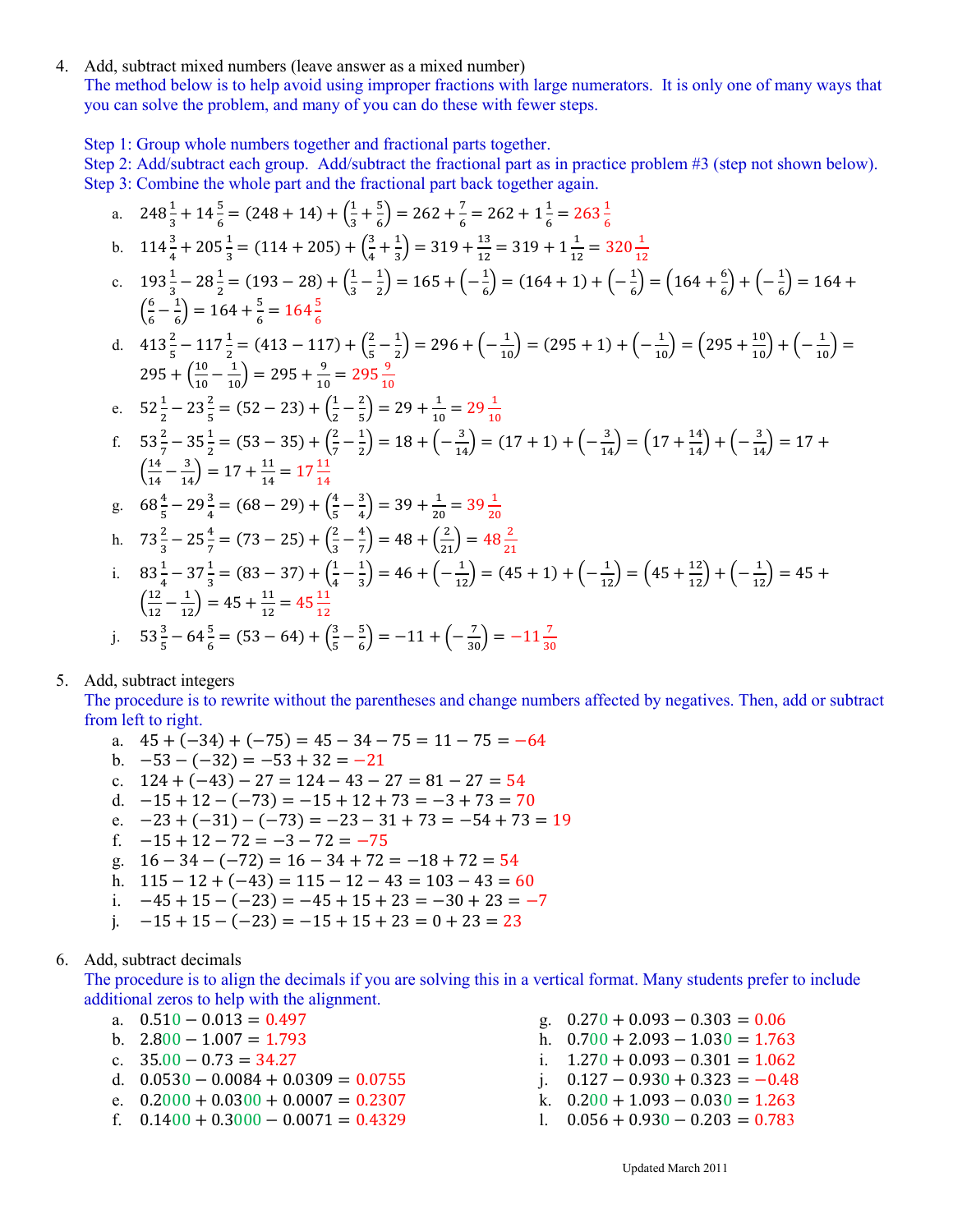7. Multiply, divide fractions (reduce to lowest terms)

Step 1: If necessary, change the fraction following a division symbol to a product with the reciprocal (for example, see #7e below.)

- Step 2: Reduce factors in the numerator with common factors in the denominator.
- Step 3: Multiply the numerators together and multiply the denominators together.

Note: You could first multiply across and then reduce, but your numbers will be very large.

Below, the intermediate step shows reduction. Try to see how the factors divided out as you work each problems

low, the intermediate step shows reduct<br>
a.  $\frac{4}{5} \times \frac{20}{7} \times \frac{7}{16} = \frac{1}{1} \times \frac{1}{1} \times \frac{1}{1} = \frac{1}{1} = 1$ <br>
b.  $\frac{2}{3} \times \frac{6}{5} \times \frac{11}{12} = \frac{1}{1} \times \frac{1}{5} \times \frac{11}{3} = \frac{11}{15}$ <br>
c.  $\frac{4}{7} \times \frac{4}{3} \times \frac{11}{4} = \frac{4}{7}$ 

In this equation, we have 
$$
\frac{10}{3}
$$
 and  $\frac{10}{3} \div \frac{3}{2} \times \frac{5}{18} = \frac{10}{3} \times \frac{2}{3} \times \frac{5}{18} = \frac{10}{3} \times \frac{1}{3} \times \frac{5}{9} = \frac{50}{81}$   
\ni.  $\frac{2}{5} \times \frac{3}{4} \div \frac{3}{20} = \frac{2}{5} \times \frac{3}{4} \times \frac{20}{3} = \frac{2}{5} \times \frac{1}{4} \times \frac{1}{1} = \frac{2}{1} = 2$   
\nj.  $\frac{3}{4} \div \frac{3}{20} \times \frac{4}{5} = \frac{3}{4} \times \frac{20}{3} \times \frac{4}{5} = \frac{1}{1} \times \frac{1}{1} \times \frac{4}{1} = \frac{4}{1} = 4$   
\nk.  $\frac{2}{5} \times \frac{7}{8} \div \frac{14}{25} = \frac{2}{5} \times \frac{7}{8} \times \frac{25}{14} = \frac{1}{1} \times \frac{1}{1} \times \frac{5}{1} = \frac{5}{8}$   
\nl.  $\frac{2}{3} \div \frac{6}{5} \div \frac{3}{20} = \frac{2}{3} \times \frac{5}{6} \times \frac{20}{3} = \frac{1}{3} \times \frac{5}{3} \times \frac{20}{3} = \frac{100}{27}$   
\nm.  $\frac{10}{3} \div \frac{3}{4} \div \frac{5}{3} = \frac{10}{3} \times \frac{4}{3} \times \frac{3}{5} = \frac{2}{3} \times \frac{4}{1} \times \frac{1}{1} = \frac{8}{3}$   
\nn. Divide  $\frac{3}{4}$  into  $\frac{7}{5}$ . Same as 7f.

#### 8. Multiply, divide integers

Step 1: Multiply or divide (reduce). Be careful with the negatives. Step 2: Complete the problem as done in practice problem #5 above.

- a.  $(-3)(-1) + (-2)(2) = 3 4 = -1$
- b.  $(-4)(2) (-3)(-2) = -8 6 = -14$

c. 
$$
(1)(-5) + (-2)(0) = -5 + 0 = -5
$$

d. 
$$
-\frac{16}{4(2)} = \frac{-16}{2} = 2
$$

$$
\begin{array}{c}\n4(-2) & -8 \\
36 & 36\n\end{array}
$$

e.  $\frac{36}{-4(-3)} = \frac{30}{12} = 3$ 

- f.  $(-10)(2) 3(7) = -20 21 = -41$ g.  $(-6)(-2) - (9)(-3) = 12 + 27 = 39$ h.  $(3)(-6) + (-3)(20) = -18 - 60 = -78$
- i.  $(-5)(-4) (-2)(10) = 20 + 20 = 40$
- i.  $(5)(-4) (-2)(11) = -20 + 22 = 2$

f.  $1788.5 \div 122.5 = 14.6$ 

h.  $1593.9 \div 103.5 = 15.4$ 

i.  $1629.25 \div 122.5 = 13.3$ 

i.  $14.8 \times 13.25 = 196.1$ 

g.  $1403.75 \div 112.3 = 12.5$ 

### 9. Multiply, divide decimals

You must know how to do these exercises without a calculator. Review long division. For many division questions, consider converting the question to a fraction, reduce the fraction, then use long division with smaller numbers. There are many online resources to remind you how to multiply and divide decimals as well as the long division algorithm.

- a.  $2.16 \times 6.7 = 14.472$
- b.  $0.7452 \div 0.36 = 2.07$
- c.  $0.04935 \div 0.21 = 0.235$
- d.  $0.015 \times 117.5 = 1.7625$
- e.  $1603.8 \div 121.5 = 13.2$
- 10. Simplify an expression involving exponents
	- Simplify each according to the order of operations:
	- 1. Parentheses and other grouping symbols
	- 2. Exponents
	- 3. Multiplication and division from left to right
	- 4. Addition and subtraction from left to right

a. 
$$
2^5 + 3^2 = 32 + 9 = 41
$$

b. 
$$
(2^3 + 3)^2 = (8 + 3)^2 = 11^2 = 121
$$

- c.  $2^3 3^2 = 8 9 = -1$
- d.  $(2^4)(3^3) = (16)(27) = 432$
- e.  $(3^2 \times 3^3) + 3 = (9 \times 27) + 3 =$  $243 + 3 = 246$
- f  $8^2 2^4 + 1^{13} = 64 16 + 1 = 49$
- g.  $(5-2)^2 2^4 3^2 = 3^2 2^4 3^2 =$
- $9 16 9 = -16$
- h.  $1^4 3^2 + (2 1)^4 = 1 9 + 1^4 = -8 + 1 = -7$
- i.  $(-8)^2 + 2^4 1^3 = 64 + 16 1 = 79$
- i  $-2^2 2^4 + 2^0 = -4 16 + 1 = -19$
- k.  $3^2 + 2^3 (10 7)^2 = 3^2 + 2^3 3^2 = 2^3 = 8$
- 1.  $-2^2 + 4^3 (9 7)^2 = -4 + 64 2^2 =$  $60 - 4 = 56$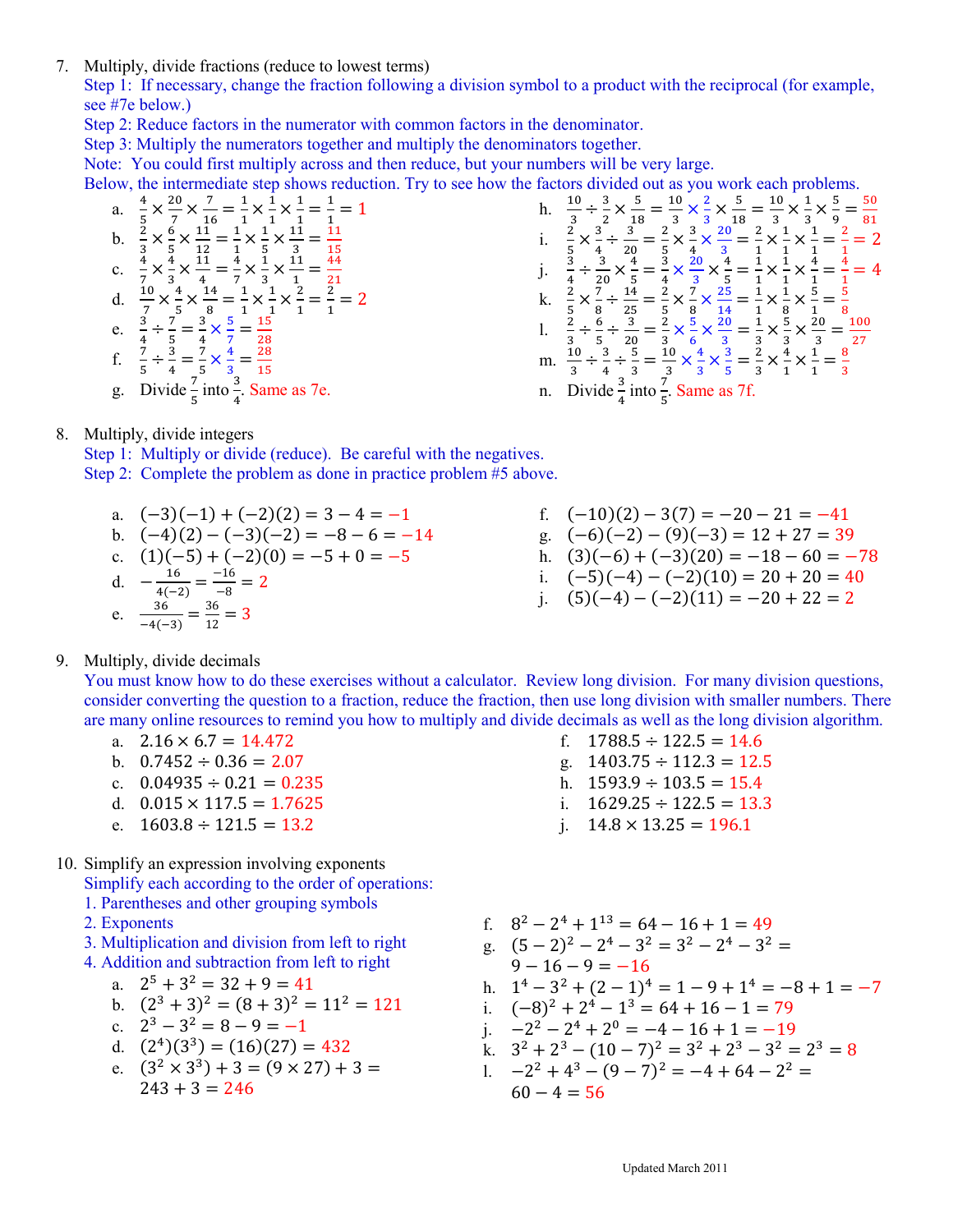- 11. Simplify an expression using order of operations Simplify each according to the order of operations as in  $#10$ .
	- a.  $21 + 11 \times 0 = 21 + 0 = 21$
	- b.  $(21 + 11) \times 0 = 32 \times 0 = 0$
	- c.  $21 + (11 \times 0) = 21 + 0 = 21$
	- d.  $15 + 2 \times 7 = 15 + 14 = 29$
	- e.  $4 \div 2 \times 8 + 3 = 2 \times 8 + 3 = 16 + 3 = 19$
	- f.  $4 \times 2 \div 8 = 8 \div 8 = 1$
	- g.  $24 \div (5-2) \times 11 = 24 \div 3 \times 11 = 8 \times 11 = 88$
- h.  $12 \div (6-2) \times 7 = 12 \div 4 \times 7 = 3 \times 7 = 21$ i.  $4 \div (-5 + 2) \times 12 = 4 \div (-3) \times 12 =$  $\frac{4}{-3} \times \frac{12}{1} = \frac{4}{-1} \times \frac{4}{1} = -16$ j.  $20 \div (-2 + 4) \times 3 - 1 = 20 \div 2 \times 3 - 1 =$  $10 \times 3 - 1 = 30 - 1 = 29$ k.  $2-24(5-4) + 10^2 = 2 - 24(1) + 100 =$  $2 - 24 + 100 = -22 + 100 = -78$

12. Ordering of rational numbers: Which of the following is greater?

- a.  $\frac{13}{14}, \frac{14}{15}$  Since  $\frac{1}{14} > \frac{1}{15}, \frac{13}{14}$  is further from 1. Therefore,  $\frac{14}{15}$  is greater.<br>b.  $\frac{11}{12}, \frac{7}{8}, \frac{1}{12}$  Since  $\frac{1}{12} < \frac{1}{8}, \frac{7}{8}$  is further from 1. Therefore,  $\frac{11}{12}$  is g
- 

c.  $\frac{12}{203}, \frac{8}{200}$  Here it is easy to use a common denominator for comparison.  $\frac{118}{203} \cdot \frac{200}{200} = \frac{23,600}{(203)(200)}$ , while  $\frac{117}{200} \cdot \frac{203}{203} = \frac{23,751}{(203)(200)}$ . Since 23,600 < 23,751 then  $\frac{117$ 

- 
- 
- e.  $\frac{3}{8}$ , 0.63 Multiply both by 8 and comparison.  $\frac{3}{8}$  × 8 = 5, while 0.63 × 8 = 5.04. Therefore, 0.63 is greater.<br>f.  $\frac{7}{9}$ , 0.79 Multiply both by 9 and comparison.  $\frac{7}{9}$  × 9 = 7, while 0.79 × 9 = 7.11. T

### 13. Convert fractions to decimals

The goal here is to use long division only when necessary. Instead, look for a factor to make the denominator 10, 100, 1000, etc. If you feel comfortable with long division, it will always give you the correct result. Below are alternative methods.

d.  $\frac{5}{8} = \frac{2.5}{4} \times \frac{25}{25} = \frac{62.5}{100} = 0.625$ <br>
e.  $\frac{39}{60} = \frac{13}{20} = \frac{13}{20} \times \frac{5}{5} = \frac{65}{100} = 0.65$ <br>
f.  $\frac{9}{8} = 1 + \frac{1}{8} = 1 + \frac{0.5}{4} \times \frac{25}{25} = 1 + \frac{12.5}{100} = 1 + 0.125 = 1.125$ a.  $\frac{7}{5} = \frac{7}{5} \times \frac{2}{2} = \frac{14}{10} = 1.4$ <br>
b.  $\frac{3}{4} = \frac{3}{4} \times \frac{25}{25} = \frac{75}{100} = 0.75$ <br>
c.  $\frac{11}{40} = \frac{1.1}{4} \times \frac{25}{25} = \frac{27.5}{100} = 0.275$ 

14. Write the prime factorization of each of the following

Your answer is not complete if it does not contain the multiplication symbol.

| a. $126 = 2 \times 3^2 \times 7$   | d. $234 = 2 \times 3^2 \times 13$ |
|------------------------------------|-----------------------------------|
| b $189 = 3^3 \times 7$             | e. $378 = 2 \times 3^3 \times 7$  |
| c. $252 = 2^2 \times 3^2 \times 7$ | f. $162 = 2 \times 3^4$           |

## 15. Using percents to find part or whole

There are many ways to solve percentage problems. Remember to use a decimal for percentages (move the decimal by two positions). The method used below translates the question to mathematics using p or n for the variable,  $\times$  for the word  $of$  and  $=$  for the word is. Steps were omitted, but the final answer is provided. For questions that ask for the percentage, you need convert and use the % symbol. Some like to remember, "Is over of equals percent over 100."

- a. What percent of 9 is 6?  $p \times 9 = 6$ ; 66 $\frac{2}{3}$ %
- b. What percent of 9 is 12?  $p \times 9 = 12$ ;  $133\frac{1}{3}\%$
- c. What is 11% of 93?  $n = 0.11 \times 93 = 10.23$
- d. 96 is 12% of what number?  $96 = 0.12 \times n: 800$
- e. 135% of 83 is what number?  $1.35 \times 83 = n$ ; 112.05
- f. 180% of what number is 810?  $1.80 \times n = 810; 450$
- g. 250 is 250% of what number?  $250 = 2.50 \times n$ ; 100
- h. 75 is what percent of 50? 75 =  $p \times 50$ ; 150%
- i. 180% of what number is 612?  $1.80 \times n = 612$ ; 340 j. 90% of what number is 117?  $0.90 \times n = 117$ ; 130 k. What number is 140% of 250?  $n = 1.40 \times 250 = 350$ l. What number is 130% of 250?  $n = 1.30 \times 250 = 325$ m. 80% of what number is 420?  $0.80 \times n = 420$ ; 525 n.120% of what number is 300?  $1.20 \times n = 300$ ; 250 o.120% of what number is 480?  $1.20 \times n = 480$ ; 400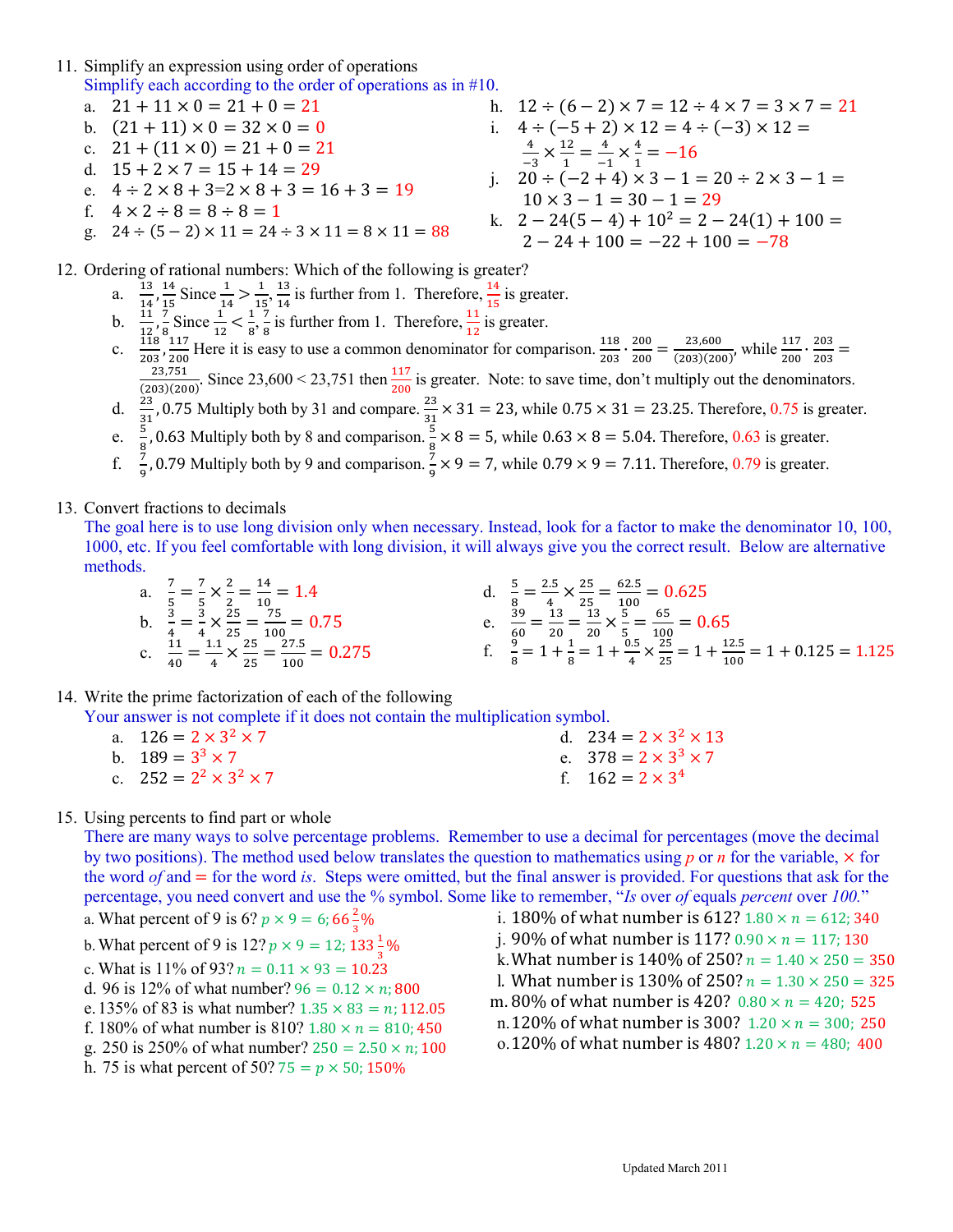16. Solving a linear equation in one variable

Step 1: Add or subtract both sides by the constant that is on the left (in green).

Step 2: Divide both sides by the coefficient (reduced final answer is shown in red).

- a.  $3x 2 = 16$ ;  $3x = 18$ ;  $x = 6$ b.  $4x + 21 = 57$ ;  $4x = 36$ ;  $x = 9$ c.  $9x + 16 = -11$ ;  $9x = -27$ ;  $x = -3$ d.  $8x - 22 = 82$ ;  $8x = 104$ ;  $x = 13$ f.  $3x - 12 = 57$ ;  $3x = 69$ ;  $x = 23$ g.  $8x + 17 = 145$ ;  $8x = 128$ ;  $x = 16$ h.  $6x - 18 = 72$ ;  $6x = 90$ ;  $x = 15$ i.  $5x + 16 = 131$ ;  $5x = 115$ ;  $x = 23$
- e.  $7x + 16 = 233$ ;  $7x = 217$ ;  $x = 31$
- i.  $-2x + 16 = 28$ ;  $-2x = 12$ ;  $x = -6$

17. Estimation of Roots: Between what two integers is each of the following?

- First, find two perfect square so that your radical is between them (in green), then use the roots of those radicals (red).
	- a. Since  $\sqrt{49} < \sqrt{53} < \sqrt{64}$ , 7  $< \sqrt{53} < 8$ b. Since  $\sqrt{64} < \sqrt{78} < \sqrt{81}$ ,  $8 < \sqrt{78} < 9$ c. Since  $-\sqrt{81} < -\sqrt{67} < -\sqrt{64}$ ,  $-9 < -\sqrt{67} < -8$ d. Since  $-\sqrt{100} < -\sqrt{89} < -\sqrt{81}$ ,  $-10 < -\sqrt{89} < -9$

18. Application: Fractions to decimals to percents

You can use long division on any of the questions below. An alternative method is used below. Basically, first reduce the fraction if possible, then convert it so it has a denominator of 100.

a.  $\frac{7}{8}$  of a pizza is what percent of a pizza?

$$
\frac{7}{8} \times \frac{12.5}{12.5} = \frac{87.5}{100} = 87.5\%
$$

b.  $\frac{4}{5}$  of a class is what percent of a class?

$$
\frac{4}{5} \times \frac{20}{20} = \frac{80}{100} = 80\%
$$

c.  $\frac{3}{60}$  of an arc is what percentage of an arc?

$$
\frac{3}{60} = \frac{1}{20} = \frac{1}{20} \times \frac{5}{5} = \frac{5}{100} = 5\%
$$

d.  $\frac{11}{20}$  of a pie is what percentage of a pie?

$$
\frac{11}{20} \times \frac{5}{5} = \frac{55}{100} = 55\%
$$

e.  $\frac{6}{15}$  of a pint is what percentage of a pint?<br>  $\frac{6}{15} = \frac{2}{5} = \frac{2}{5} \times \frac{20}{20} = \frac{40}{100} = 40\%$ f.  $\frac{5}{4}$  of a mile is what percentage of a mile? 5  $\frac{5}{4} \times \frac{25}{25} = \frac{125}{100} = 125\%$  $g^{2}$ ,  $\frac{9}{9}$  $\frac{9}{8}$  of an hour is what percentage of an hour?

$$
\frac{9}{8} \times \frac{12.5}{12.5} = \frac{112.5}{100} = 112.5\%
$$

h. 
$$
\frac{12}{12}
$$
 of a foot is what percentage of a foot?  

$$
\frac{12}{12} = 1 = 1 \times \frac{100}{100} = \frac{100}{100} = 100\%
$$

19. Application: Percents to decimals to fractions (reduce to simplest form) Write the percentage as a fraction out of 100, then reduce.

- a. 55% of an acre is what fraction of an acre?  $\frac{55}{100} = \frac{11}{20}$
- b. 36% of a kilometer is what fraction of a kilometer?  $\frac{36}{100} = \frac{9}{25}$
- c. 84% of a loaf of bread is what fraction of a loaf of bread?  $\frac{84}{100} = \frac{21}{25}$
- d. 140% increase in the size of a cereal box is what fraction of an increase in size?  $\frac{140}{100} = \frac{7}{5}$

## 20. Multiplication and Division involving zero

Keep in mind that dividing by zero is not possible. We say it is *undefined*. A way to remember this is that when zero is *underneath* the fraction bar, the answer is *undefined*.

- a.  $0 \div 6 = 0$
- b.  $6 \div 0$  undefined
- c.  $0 \div 0$  undefined
- d.  $0 \times 6 = 0$
- e.  $6 \times 0 = 0$
- f.  $0 \times 0 = 0$

g. Simplify:  $\frac{-5 \times 3 + 11}{1 - (8 - 7)} = \frac{-4}{0}$  undefined h. Simplify:  $\frac{7 \times 2 - 2 - 12}{-4 \times 6} = \frac{0}{-24} = 0$ i. Simplify:  $\frac{6 \times (-2) + 12}{8 \times 3} = \frac{0}{24} = 0$ j. Simplify:  $\frac{7-2\times 0+11}{9-9} = \frac{18}{0}$  undefined